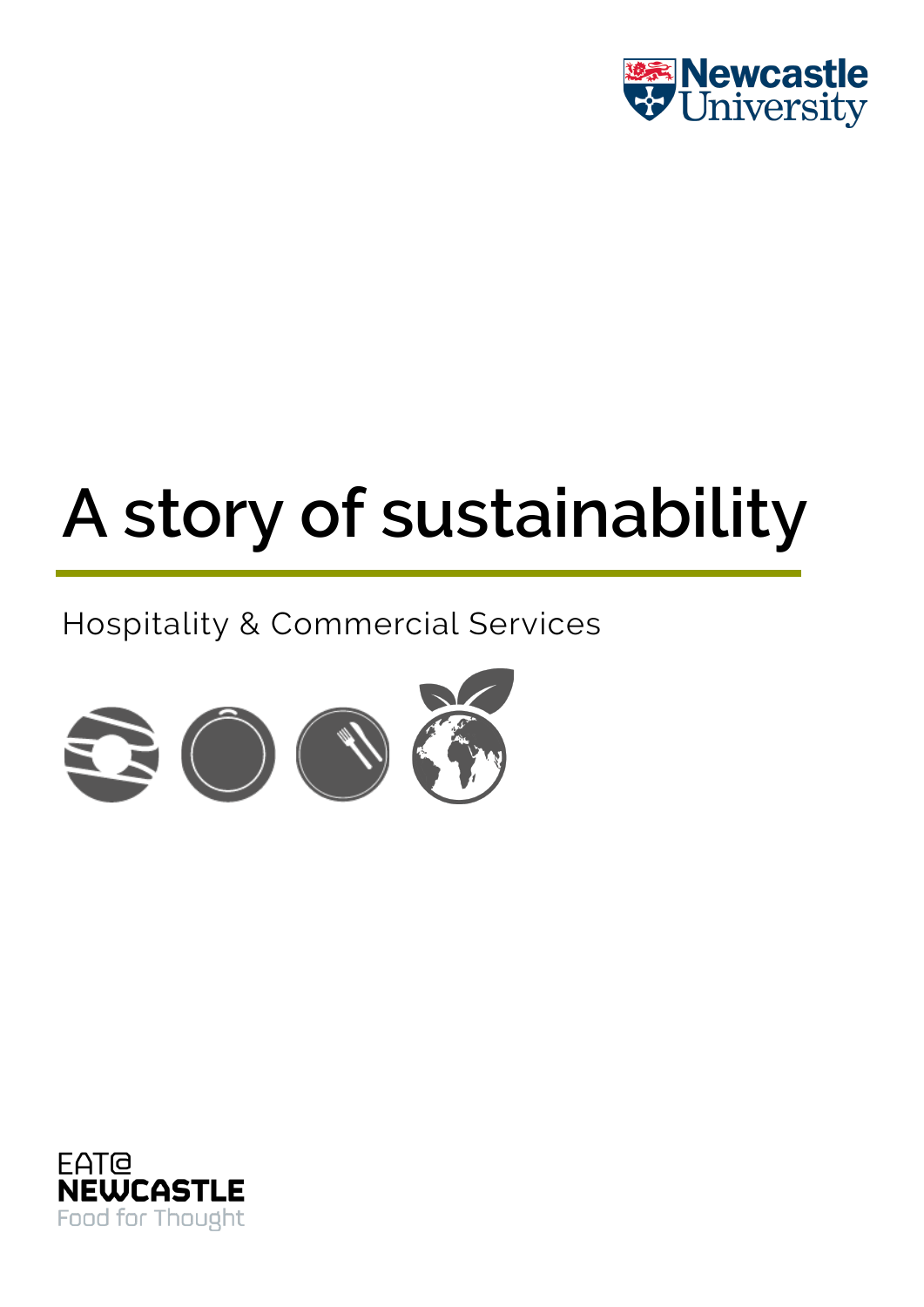## **Our commitment**

#### **Whilst we all work in different departments, we are all part of one university. Therefore what we each do on a daily basis can reflect on others and how we feel about our university.**

Together, we have rightly declared a climate emergency. Some departments are naturally at the forefront of public scrutiny. Clearly Hospitality and Commercial Services (Conferences and Events) are up there. Therefore, I'd like to take this opportunity to tell you our story to date and what is next.

To gain more influence to enact change, we are regularly engaged with University Hospitality and Procurement bodies, Newcastle Food Partnerships, Newcastle Fairtrade City group, university researchers and national and local suppliers.

Since 2014 we have had sustainability as a key objective and you may be surprised, but we have achieved quite a lot since then.

Our interest covers food as well as general waste. (e.g. plastic). We have invested in managers to drive our agenda forward. To that end, we have a Procurement officer and a Development Chef with sustainability at the core of their agendas.

The service has agreed to implement 'truly' sustainable improvements. To that end we will not introduce something 'for show' or without due care and consideration of our customers. So sometimes things may take a little longer than expected.

We have a genuine determination to reduce plastic, food waste and encourage more sustainable diets. We are truly passionate about eliminating negative environmental impacts and welcome your comments, support and ideas to help us achieve a carbon neutral impact in years to come.

**- Julia Taylor, Head of Hospitality & Commercial Services**



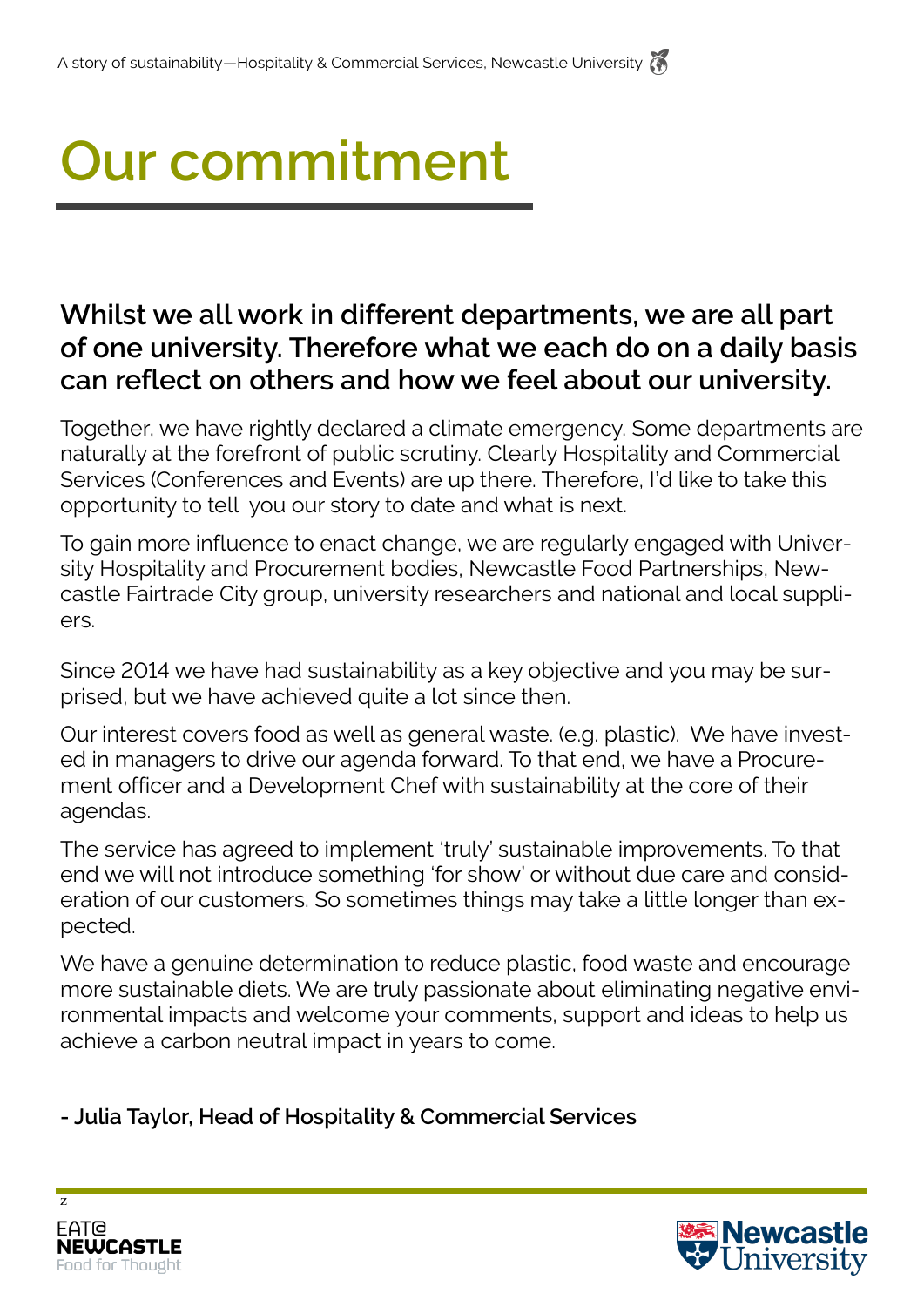#### **How we cook it**

The way we prepare our food can have a huge impact on reducing our footprint.

- We no longer utilise 'cook-chill' methods of cooking, and prepare and cook all meals daily.
- 100% of our sandwiches in Event Catering are made in house, using bread from local bakeries.
- In our cafes and restaurants we have a combination of homemade (in-house) and bought in sandwiches.
- We are investing in increasing our ability to provide more homemade sandwiches over the next 12 months.



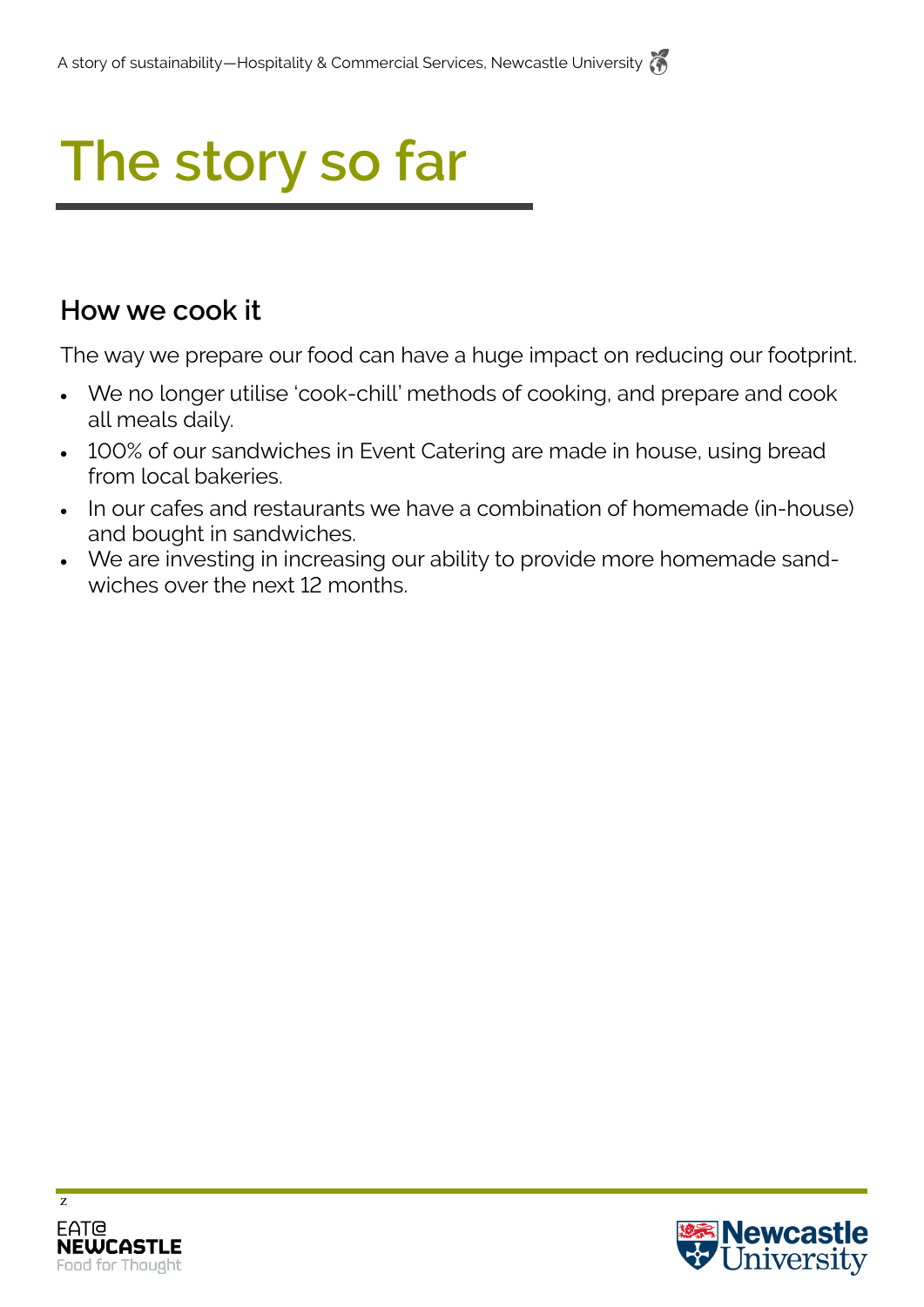#### **Take away—doing it differently**

We've taken steps to help our customers enjoy our service sustainably.

- Our takeaway cups have been compostable since 2014.
- We have offered discounts for using re-use cups since 2014 in selected outlets, and expanded to all units in 2018.
- We have been charging for the use of disposable cups since 2018, and have used the income to give away free re-use cups.
- We offer a 30p discount for using your own re-use cup.
- We have signed up to the 'Refill' app and customers can get free tap water in our units.
- We do not provide any single use takeaway meal containers in the Fredrick Douglas centre as a trial and any takeaway meals from other units are served in compostable or recyclable containers.
- As we replace our fleet, we have committed to buying electric vehicles. Currently 20% of our fleet is electric.
- Our (and yours) biggest area of concern is plastic containers for event catering. Following customer requests, a few years ago we brought in lightweight re-usable containers for Event Catering that the University's waste contractor had previously advised us were recycled. However, they are still plastic. We have been working exceptionally hard over the last 12 months with the Sustainability team to find suitable non plastic alternatives. We trialled some over the summer with varied results. We are now in the process of remodelling how we provide our delivered catering. service It truly is a very important issue and one which must be approached and delivered correctly. Please follow our team news on the staff intranet over the next few months, as options are discussed and processes changed.



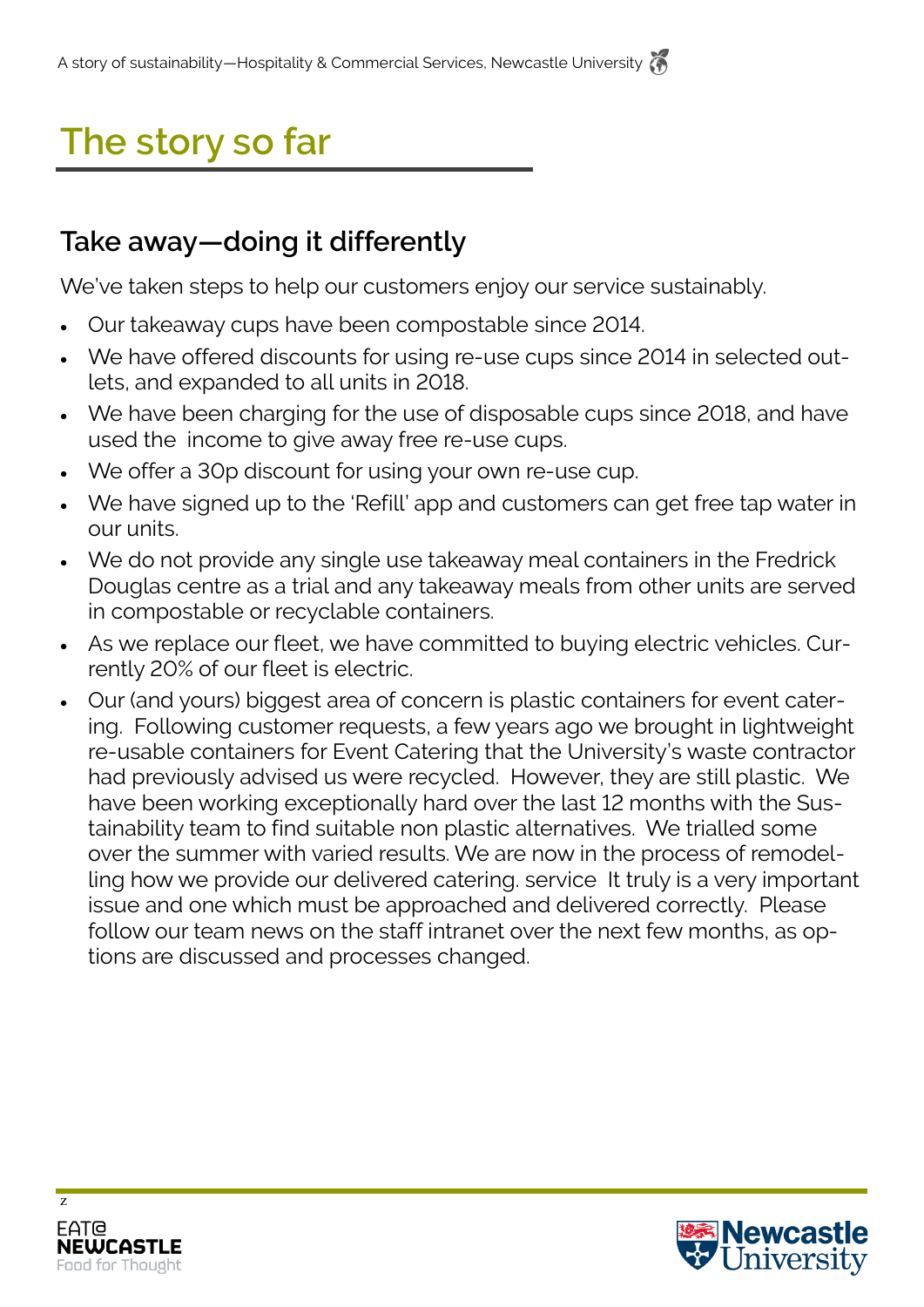#### **Reducing waste**

As a catering business, we must be mindful of how we manage waste.

- Food waste from our production kitchens has been collected and processed via anaerobic digester since 2014. Since establishing the current contract in 2018, we've been able to more accurately monitor the levels of waste produced and will investigate methods to reduce food waste further. We have tight margins for managing our food waste and have been audited in this matter
- Used cooking oil is collected to be turned into bio-diesel.
- We segregate paper and cardboard, plastic, and metal waste to process through the University's recycling streams. Recently we have also purchased a crisp packet bin as a trial in the Courtyard.
- We are working with the Sustainability team and regionally to improve compostable waste removal services.
- We actively manage our portion control to minimise potential food waste in cafes and restaurants.
- Where possible, food waste is re-distributed by either ourselves or event managers.
- We have changed the dining options within the Courtyard to reduce food waste. Meals at the Private Dining room now require prior booking.



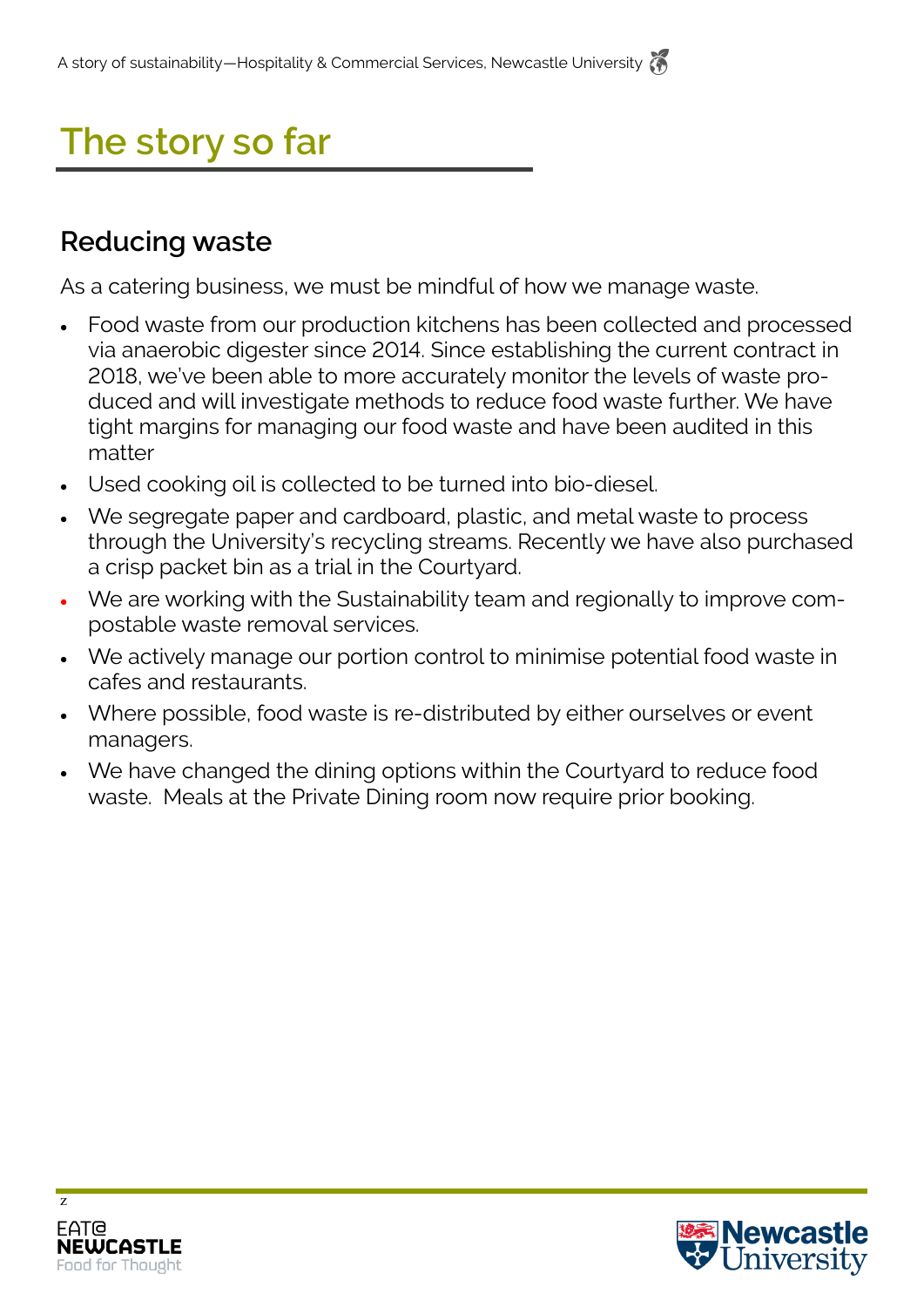#### **Plastic—reduce and remove**

Plastic is huge on our agenda, and we're continuously looking for ways to reduce it, with an ambition to have zero sale of plastic packaged items..

- We have reduced single use plastic sold in our units by approximately 80% (no utensils, straws, sachets, plastic cups, etc. since early 2019). Some plastic packaging is still required for allergen management at the moment but we're hoping for plant based packaging options to become more widely available.
- Disposable cups lids are our biggest issue. Please help us by either sitting-in and using china cups or bringing your own re-use cup (and save 30p). If you have seen an alternative somewhere else, please, let us know.
- Two units are working towards being 'plastic free', The Grand and The Courtyard. As an example, when you visit you will see that we have removed the sale of plastic bottles, our homemade and bought in sandwiches are provided in plant-based packaging and we no longer have plastic cutlery or individual ketchup portions. We estimate that we have reduced the sale and use of all plastics by 80% in these units.
- Bulk buying and selling items deli-style ,instead of buying pre-wrapped individual portions (e.g. traybakes) has helped us to reduce packaging waste.
- In catered halls and cafes which serve hot meals, reusable and washable cutlery and crockery is available for customers.



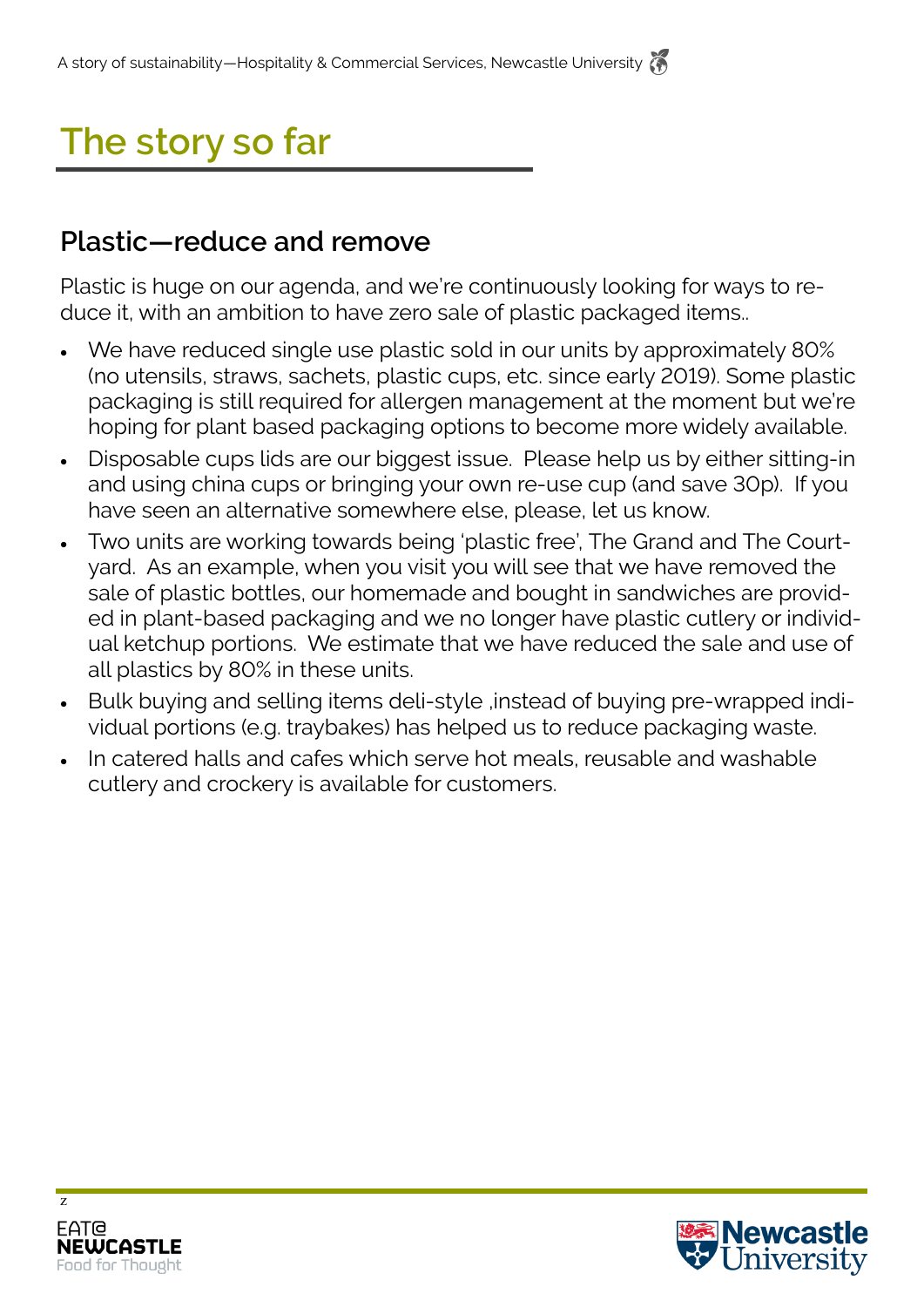#### **Sustainable foods**

Our goal is to offer more sustainable options and ensure our procurement process follows sustainable standards.

- Castle Leazes Halls of residence since 2014 has had Meat Free Mondays.
- Vegetarian hot meal options are always available in our halls and cafes.
- Our Development Chef has introduced higher quality and increased availability of sustainable meals . We have improved our sustainable meal offers and have reduce the frequency of red meat in our cafes and restaurants.
- All outlets offer fresh fruit, and catered student halls include one piece of fresh fruit with each meal. We also ensure a portion of fresh fruit is cheaper than a packet of crisps or confectionary (as these are plastic wrapped).
- We encourage the use of our dedicated hospitality venues for events and meetings; this is because if they're held in the same building as a production kitchen, we can offer the most sustainable delivery option.
- We buy from local producers of canned and bottled water, eggs, milk, bread, and some meats. Where supplies come from wider supply chains, we more often use local/regional distributors to provide social benefits
- We use livestock produce (meat and dairy) from farms that satisfy UK legislative standards for animal welfare, or equivalent.
- We do not use 'red list' or endangered species of farmed or wild fish.
- All our eggs are free range.



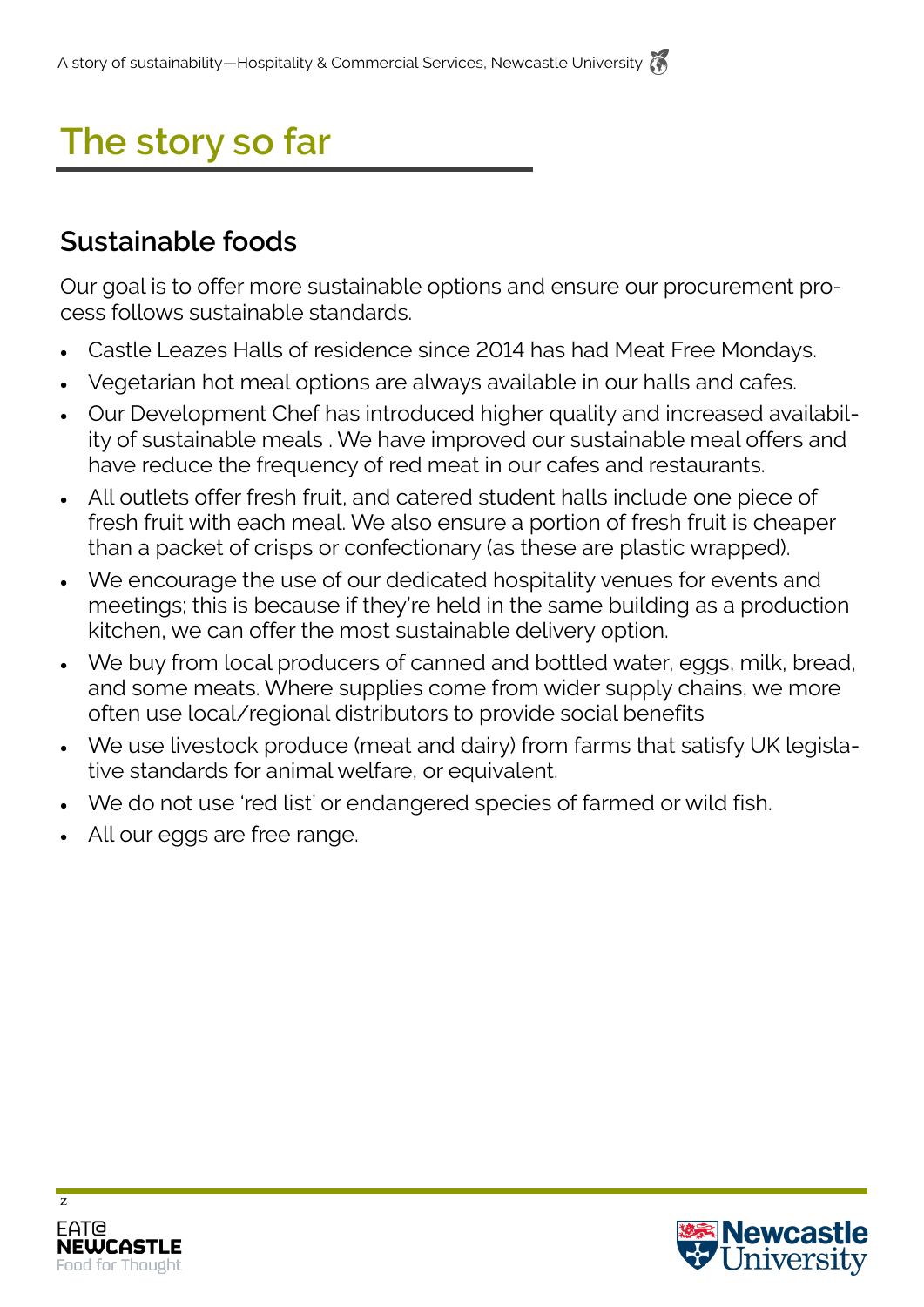#### **How it's delivered to us**

We aim to influence our suppliers to introduce positive changes to make their products more sustainable.

- Improvements in this area have happened but they are at a much slower rate. This is because we are reliant, to a certain degree, upon our suppliers and legislation. However, we have changed our internal practices where viable alternatives exist and have engaged with a wide range of suppliers to enact change. It is obviously in their interests to do so; therefore, these relationships are building momentum.
- Through tendering we encourage our suppliers to reduce any negative environmental impact; this resulted in our sandwich supplier changing most of their packaging to plant-based. Our home-made (non-deli) sandwiches are all packed in plant-based packaging.
- Bulk purchasing is already in place.
- Consolidated deliveries are in place from our central stores.